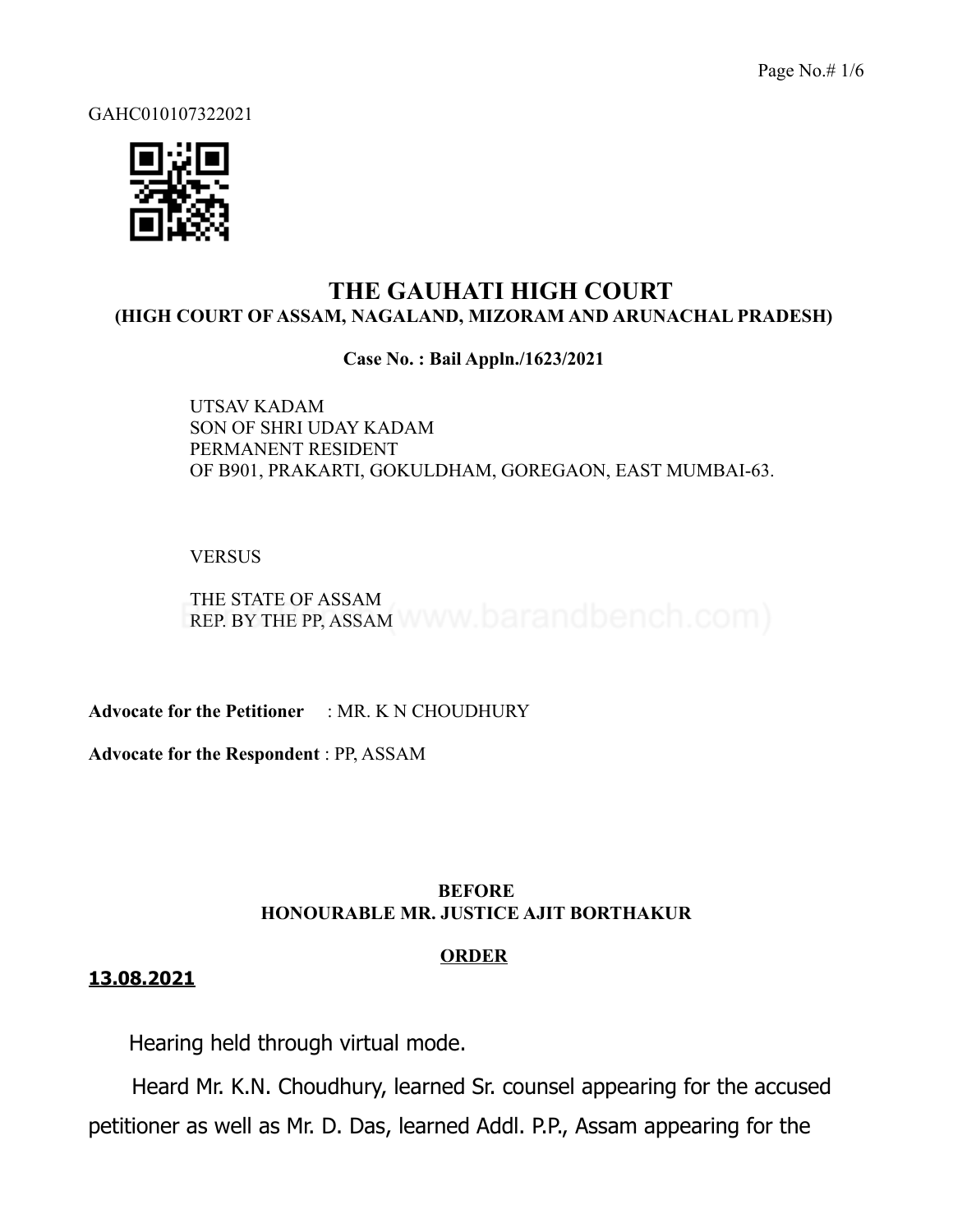State respondent. Also heard Ms. S. Sarma, learned counsel for the informant.

By this petition under Section 439 Cr.P.C., the accused-petitioner, namely **Utsav Kadam** has prayed for grant of bail in connection with **Session Case No. 36/2021** (arising out of **North Guwahati P.S. Case No. 53/2021**) pending before the Court of learned Addl. Sessions Judge, Kamrup (Rural), Amingaon, charge-sheeted under Sections **376/328/307/120B** of the IPC.

The scanned copy of the record of Sessions Case No. 36/2021 (corresponding to North Guwahati P.S. Case No. 53/2021) along with the case diary, as called for, is placed before the Court.

Mr. K.N. Choudhury, learned Sr. counsel appearing for the accused petitioner, contends that after completion of investigation, the police submitted Part Charge-sheet under Sections 376/328/307/120B of the IPC and Supplementary final charge-sheet against the accused, who is a young youth aged about 21 years and is a brilliant student of B. Tech Pre-final year of Indian Institute of Technology ('I.I.T.' for short), Guwahati in chemical engineering. Mr. Choudhury further contends that the accused has been in judicial custody for about 120 days in connection with the case, which is entirely based on assumption of commission of the offence of rape without any credible evidence. Mr. Choudhury, learned Senior counsel also contends that as the investigation has already been completed and as there is no chance of him jumping the course of justice in any manner, being a student of I.I.T., Guwahati, further continuation of his detention for the purpose of trial of the case may not be warranted and that would amount to causing further damage to his brilliant academic pursuit.

Strongly opposing the bail application, Mr. D. Das, learned Addl. P.P.,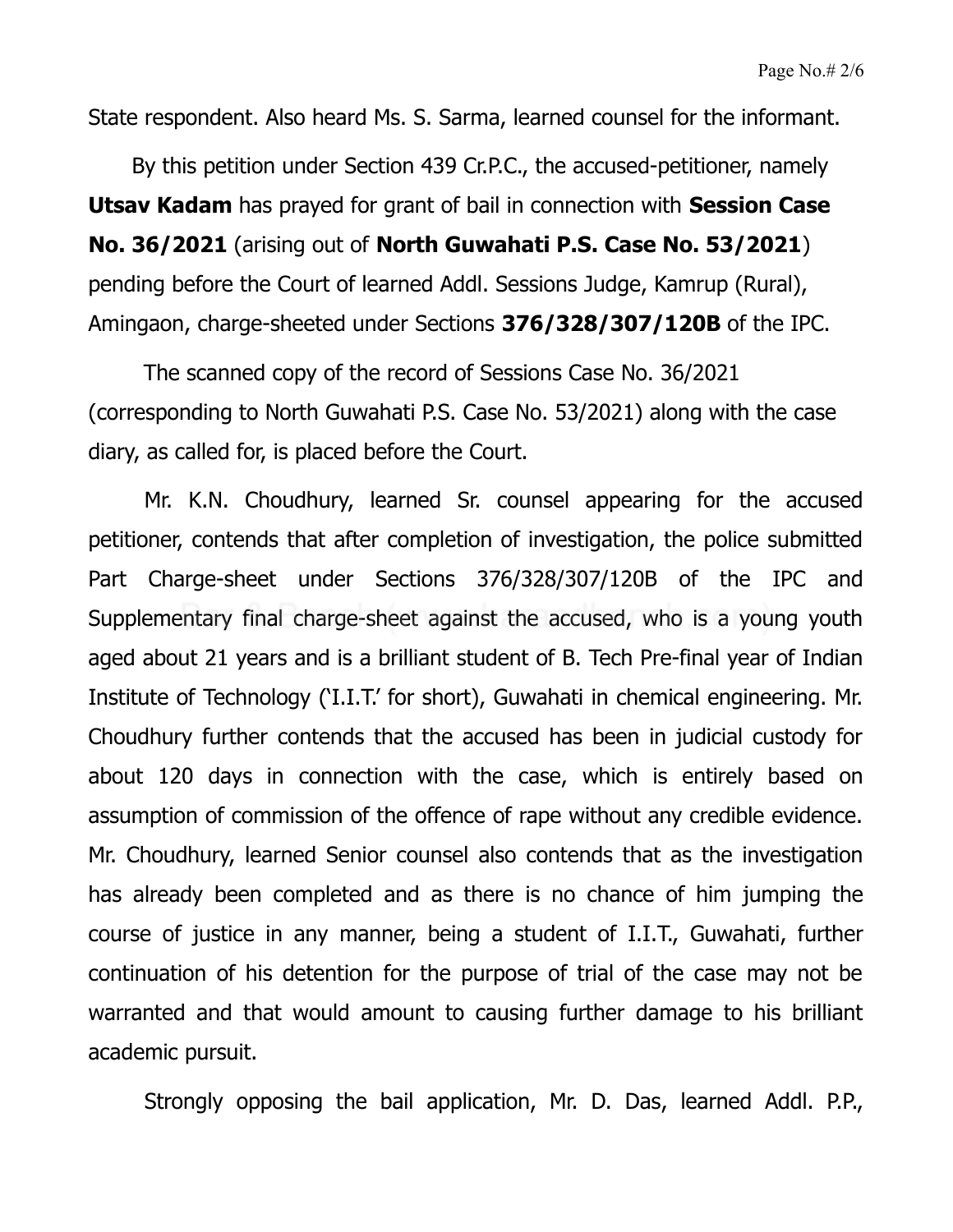contends that the allegations made in detail by the victim girl, who is a student of 2<sup>nd</sup> year B. Tech Chemical Engineering of I.I.T., Guwahati, in her F.I.R., dated 07.04.2021 and in the statements recorded under Sections 161 and 164 Cr.P.C. and further, the charge-sheet prima facie establish a clear case in favour of the victim girl. Mr. Das also contends that if the liberty of bail is granted to the accused, the trial of the case is certain to be hampered, which may occasion gross injustice to the victim.

Appearing on behalf of the informant/victim girl, Ms. S. Sarma, learned counsel, vehemently opposes granting of bail to the accused in such a serious offence, which is against the society. Ms. Sarmah citing the ratio of the judgments relating to the factors to be considered while granting bail rendered by the Hon'ble Supreme Court in 1) Mahipal Vs. Rajesh Kumar alias Polia and Anr., reported in (2020) 2 SCC 118; 2) Masroor Vs. State of Uttar Pradesh and Anr., reported in (2009) 14 SCC 286; 3) Anil Kumar Yadav Vs. State (NCT of Delhi) and Anr., reported in (2018) 12 SCC 129; 4) Sangitaben Shaileshbhai Datanta Vs. State of Gujarat and Anr., reported in (2019) 14 SCC 522 5) Prasanta Kumar Sarkar Vs. Ashis Chatterjee and Anr., reported in (2010) 14 SCC 496; 6) Aman Kumar and Anr. Vs. State of Haryana, reported in (2004) 4 SCC 379; 7) Narayanamma (Kum) Vs. State of Karnataka and Ors., reported in (1994) 5 SCC 728; 8) Narender Kumar Vs. State (NCT of Delhi), reported in (2012) 7 SCC 171; 9) State of Maharashtra and Anr. Vs. Madhukar Narayan Mardikar, reported in (1991) 1 SCC 57; 10) State of Punjab Vs. Gurmit Singh and Ors., reported in (1996) 2 SCC 384; 11) State of U.P. through CBI Vs. Amarmani Tripathi, reported in (2005) 8 SCC 21; 12) Anwari Begum Vs. Sher Mohammad and Anr., reported in (2005) 7 SCC 326 emphasizes that in the backdrop of facts and evidence collected, the accused does not deserve to be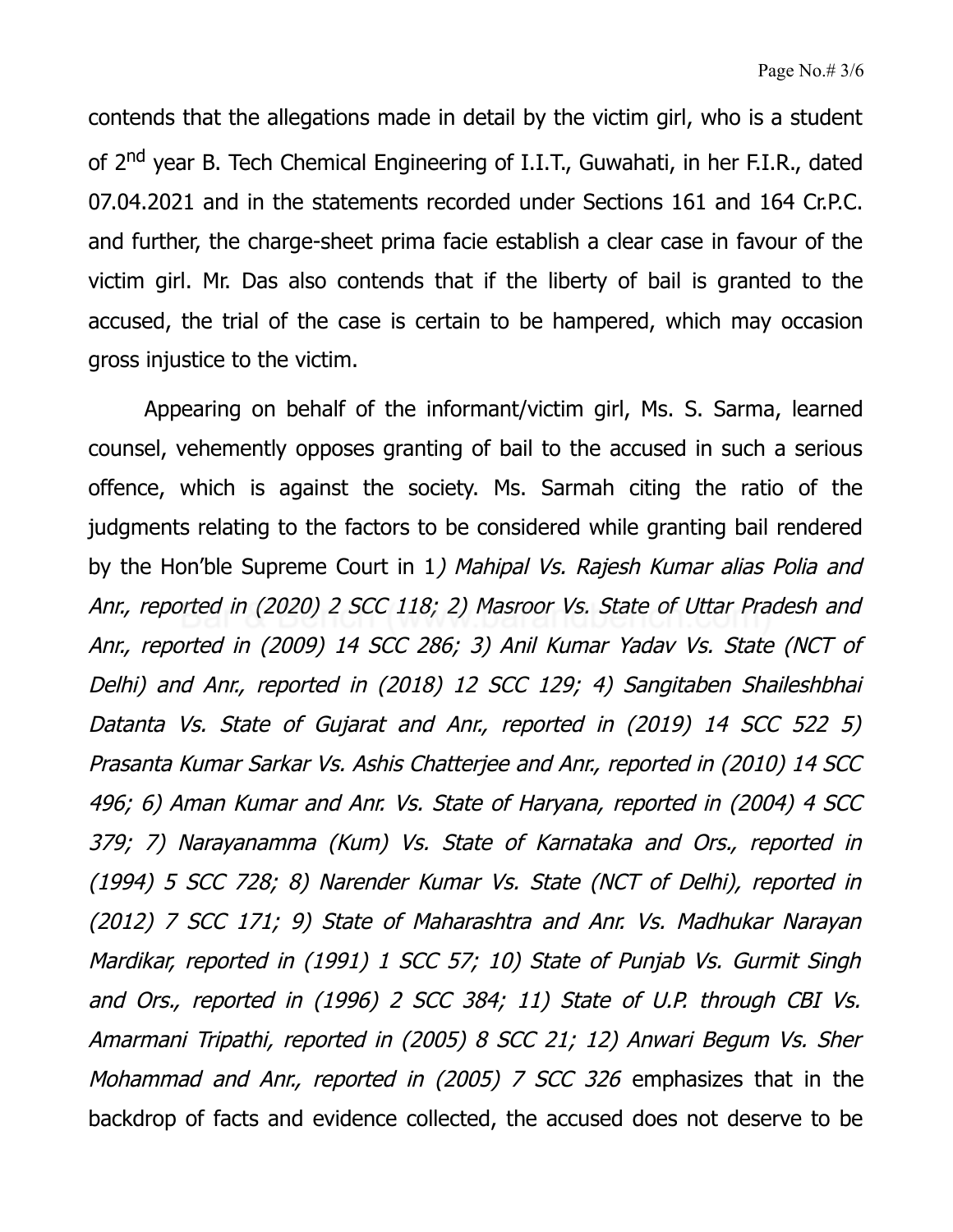released on bail in this charge-sheeted case.

The F.I.R. reveals the allegations, *inter-alia*, that on 28.03.2021 at around 9 p.m., the accused, a student of I.I.T., Guwahati lured the informant/victim female student of the same educational institution to Aksara School premises, in the pretext of discussing about her responsibility as the Joint Secretary of the Finance and Economic Club of the students of the I.I.T., Guwahati and after making her unconscious, by forcibly administering alcohol raped her. The victim regained her consciousness at around 5 a.m., the next morning at Guwahati Medical College and Hospital (G.M.C.H.), Guwahati, where she underwent treatment and forensic examination etc. She was discharged from G.M.C.H., Guwahati on 29.03.2021 and then shifted to the Hospital at IIT, Guwahati where the underwent treatment till 03.04.2021.

I have given anxious considerations to the above submissions made by the learned counsel of both sides and the citations referred to by the learned counsel appearing for the informant/victim as well as the relevant case record along with the case diary.

It is pertinent to be mentioned that it is judicially well settled that while dealing with a bail application, the Court is not called upon to discuss the merits or demerits of the evidence available against the accused, but some reasons for prima facie concluding while bail is being granted need to be indicated in brief.

On hearing the learned counsel for both sides with reference to the relevant documents such as F.I.R., medical report and statements under Sections 161 and 164 Cr.P.C., the contents of the charge-sheet, the Fact Finding Committee Report etc., there is a clear prima facie case as alleged against the accused petitioner. However, as the investigation in the case is completed and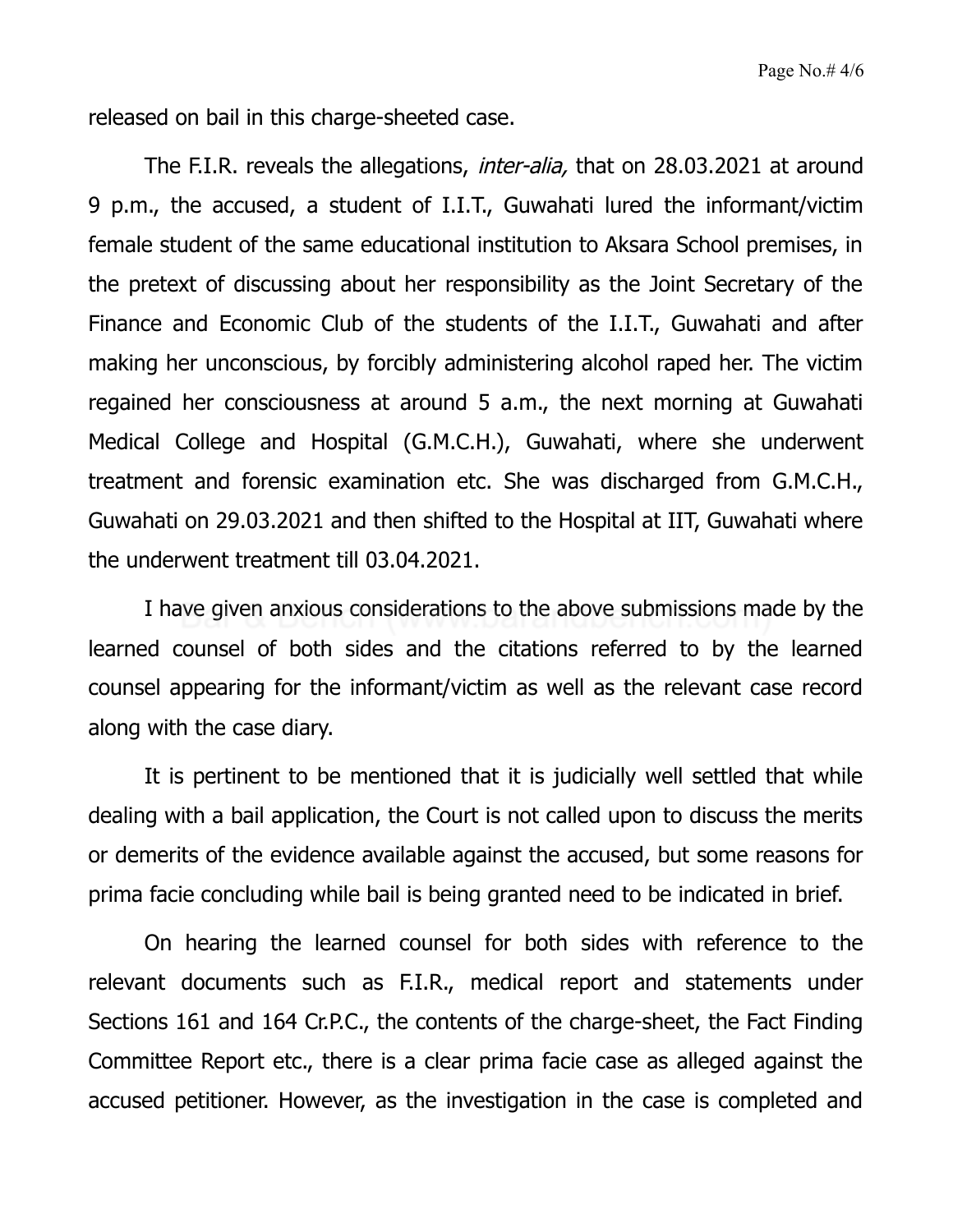both the informant/victim girl and the accused are the state's future assets being talented students pursuing technical courses at the I.I.T., Guwahati, who are young in the age group of 19 to 21 years only and further, they are being hailed from two different states, continuation of detention of the accused in the interest of trial of the case, if charges are framed, may not be necessary. A perusal of the list of witnesses too, cited in the charge-sheet, this Court finds no possibility of the accused tampering with their evidence or influencing them directly or indirectly, if released on bail.

For the reasons, set forth above, it is directed that the accused, named above, shall be released on bail of **Rs. 30,000/- (Rupees Thirty Thousand)** with two sureties of the like amount to the satisfaction of the **learned Sessions Judge, Kamrup** at **Amingaon,** subject to the following conditions-

- i) That the accused/petitioner shall continue to appear before the learned trial Court, on all dates to be fixed from time to time, till the case is disposed of;
- ii) That the accused/petitioner shall not directly or indirectly make any inducement, threat or promise to any person acquainted with the facts of the case so as to dissuade him from disclosing such facts to the Police Officer or the Court.; and
- iii) That the accused/petitioner shall not leave the territorial jurisdiction of the Court of learned Sessions Judge, Kamrup at Amingaon without prior written permission of the learned Sessions Judge, Kamrup at Amingaon.

Any violation of the above conditions will warrant cancellation of the bail order after due process of law.